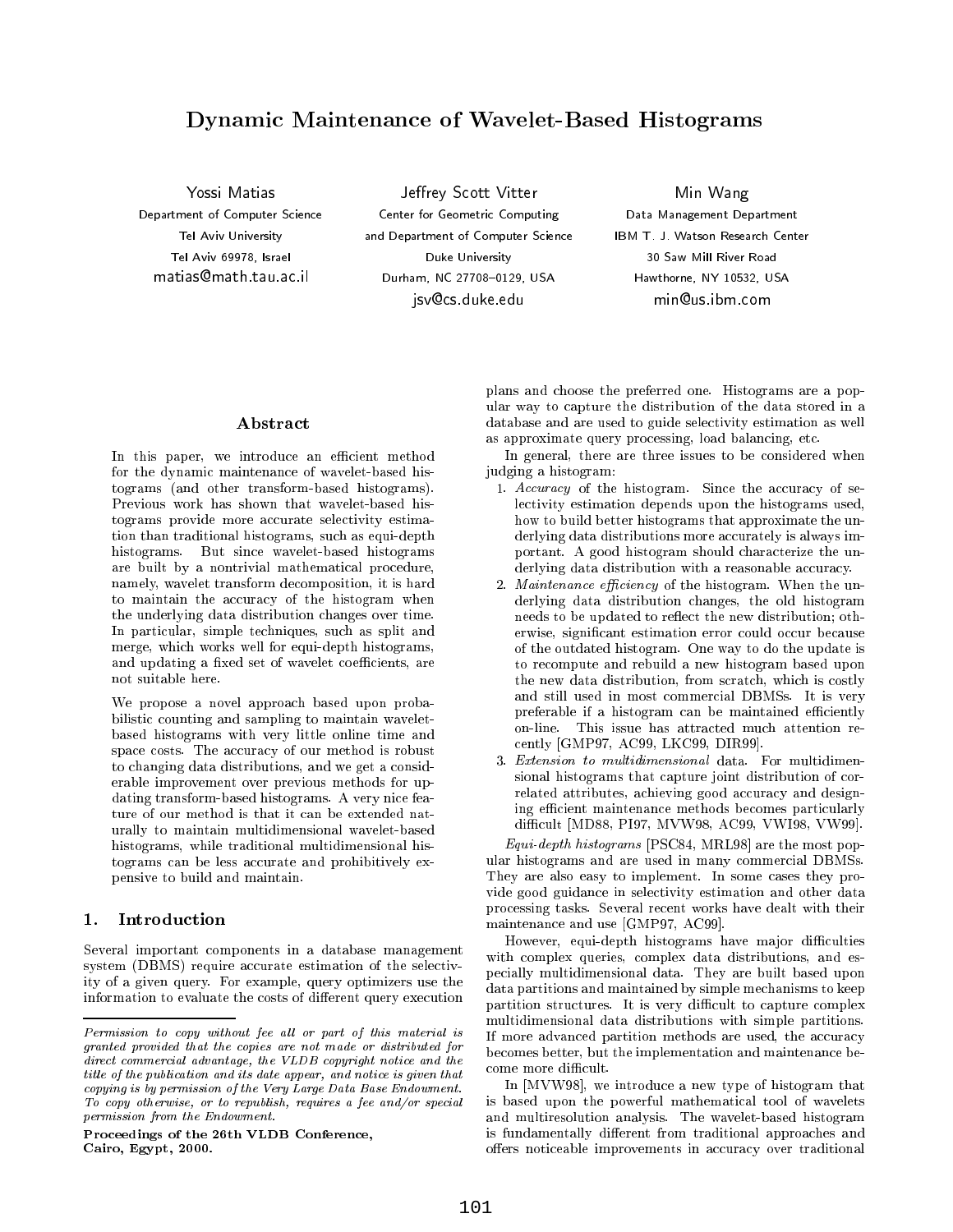equi-depth histogram and other leading histogram methods, like the ones in [PIHS96]. A nice feature of the waveletbased histogram is that it can be naturally extended to the multidimensional case.

While wavelet-based histograms have very little CPU and storage cost at query optimization time, rebuilding a histogram when the underlying data distribution changes is usually very expensive since it involves scanning or sampling the data and performing the wavelet decomposition from scratch. To make the wavelet-based histogram the histogram of choice for future database optimizers, one important step is to design efficient dynamic maintenance methods for both onedimensional and multidimensional wavelet-based histograms, and we accomplish that goal in this paper.

The rest of the paper is organized as follows: In the next two sections we review related work and formalize our problem. In Section 4, we describe the general ideas of doing dynamic maintenance for wavelet-based histograms and outline our method for one-dimensional case. Our method works for transform methods in general, although for brevity in this paper we confine ourselves to the case of wavelets. We extend our method to the dynamic maintenance of multidimensional wavelet-based histogram in Section 5. We present our experi mental results in Section 6 and draw conclusions in Section 7.

## 2. Previous Work

Histograms are the most widely used form to store succinct statistical information of the data distribution in a database. In addition they can give quality guarantees on the approximations produced. Many different histograms have been proposed in the literature and some of them have been deployed in commercial DBMSs. However, almost all previous histograms have one thing in common, that is, they use buckets to partition the data, although in different ways.

The most popular histogram in today's DBMSs is the equi-depth histogram [PSC84, MRL98]. It partitions the interval between the minimum and maximum attribute value of an attribute into consecutive subintervals so that the total frequency of the attribute values for each subinterval is the same. Poosala et al. [PIHS96, Poo97] give a taxon omy of partition-based histogram methods; new histograms types can be derived by combining effective aspects of different histogram methods. Among the histograms discussed in [PIHS96, Poo97], the MaxDiff( $V, A$ ) histogram gives the best overall performance in terms of an accuracy/time tradeoff.

When a query involves multiple attributes, its selectivity depends upon the joint distribution of all involved attributes. To simplify things, almost all commercial DBMSs make the attribute value independence assumption. This approach, although efficient computationally, is very inaccurate and often leads the query optimizer to generate poor query execution plans. To solve the multidimensional selectivity estimation problem in a better way, Muralikrishna and DeWitt [MD88] propose a spatial index partitioning technique for constructing multidimensional equi-depth histograms. Poosala and Ioannidis [PI97] give two effective alternatives.

All the histograms discussed so far follow the same general guideline, that is, they partition the underlying data in some particular fashion. The effectiveness and accuracy of various partition methods highly depend upon the data distributions and query types. If the data have a simple distribution, the histograms can capture the data distribution effectively. If the data have a very complex distribution, the construction becomes more difficult. In general, using a specific partition method to capture many unpredictable data distributions is a hard job, especially for multidimensional data. It is desirable to study general methods to construct histograms whose usability is more robust.

In [MVW98] we introduce a new type of histograms (wavelet-based histograms) based upon a multidimensional wavelet decomposition. A wavelet decomposition is performed on the underlying data distribution, and the most significant wavelet coefficients are chosen to compose the histogram. In other words, the original data are "compressed" into a set of numbers (wavelet coefficients) via a sophisticated mathematical transformation. Those coefficients constitute the final histogram. This approach offers more accurate selectivity estimation for range-sum queries than do traditional partition-based histogram methods, although there are no analytic quality guarantees. The wavelet decomposition can be extended very naturally to higher-dimensions handle the joint distribution of multiple attributes. Later, a similar approach was discussed using a different mathematical transformation procedure called discrete cosine transform (DCT) [LKC99].

Despite the popularity of histograms, the important is sue of their maintenance has attracted attention only re cently, and most of the work has been on the maintenance of the traditional partition-based histograms. Gibbons et al. [GMP97] propose sampling-based approaches for incre mental maintenance of one-dimensional equi-depth and compressed histograms. In [AC99], a novel approach of building self-tuning histograms is introduced and it can be effectively used for maintaining both one-dimensional and multidimensional equi-depth histograms. Basically, the approach in [AC99] is not about building a new type of histogram, but about adjusting a given partition-based histogram through a learning procedure to be more accurate.

While wavelet-based histograms offer more accuracy than all traditional partition-based histograms, their maintenance is much more difficult because they are built through a nontrivial mathematical transformation procedure. For equidepth histograms, any change of the data distribution can be easily recorded by updating the summary frequency for the corresponding bucket. The job of the maintenance is to balance the size of the buckets over time through simple operations like splitting and merging [GMP97, AC99]. On the other hand, for wavelet-based histograms, when there is an update in the underlying data distribution, several wavelet coefficients change their values. A significant coefficient could become insignicant over time, and vice versa. Since the histogram should maintain the most significant coefficients in order to ensure accuracy in a robust manner, we must keep track of the most significant coefficient set, and this is a nontrivial job.

The DCT-based histogram method discussed by Lee et al. [LKC99] faces exactly the same problem. The approach in [LKC99] is to maintain a static set of coefficients and update their values in response to the data updates. The same method can be applied to wavelet-based histograms. It is claimed in [LKC99] that any data change will be reflected immediately in the histogram. However, such a claim is true only if the updates follow the same or very similar distribution as the base data. Their method maintains a fixed set of DCT coefficients and only keeps track of the value changes of those coefficients. It never considers the fact that the set of significant coefficients should change over time, and as we shall see in Section 6, this type of dynamic maintenance of a static set of coefficients can introduce very big errors in estimation.

The method of Lee et al. [LKC99] has another fundamental problem. The set of DCT coefficients, which is statically chosen, is not even chosen with respect to the initial set of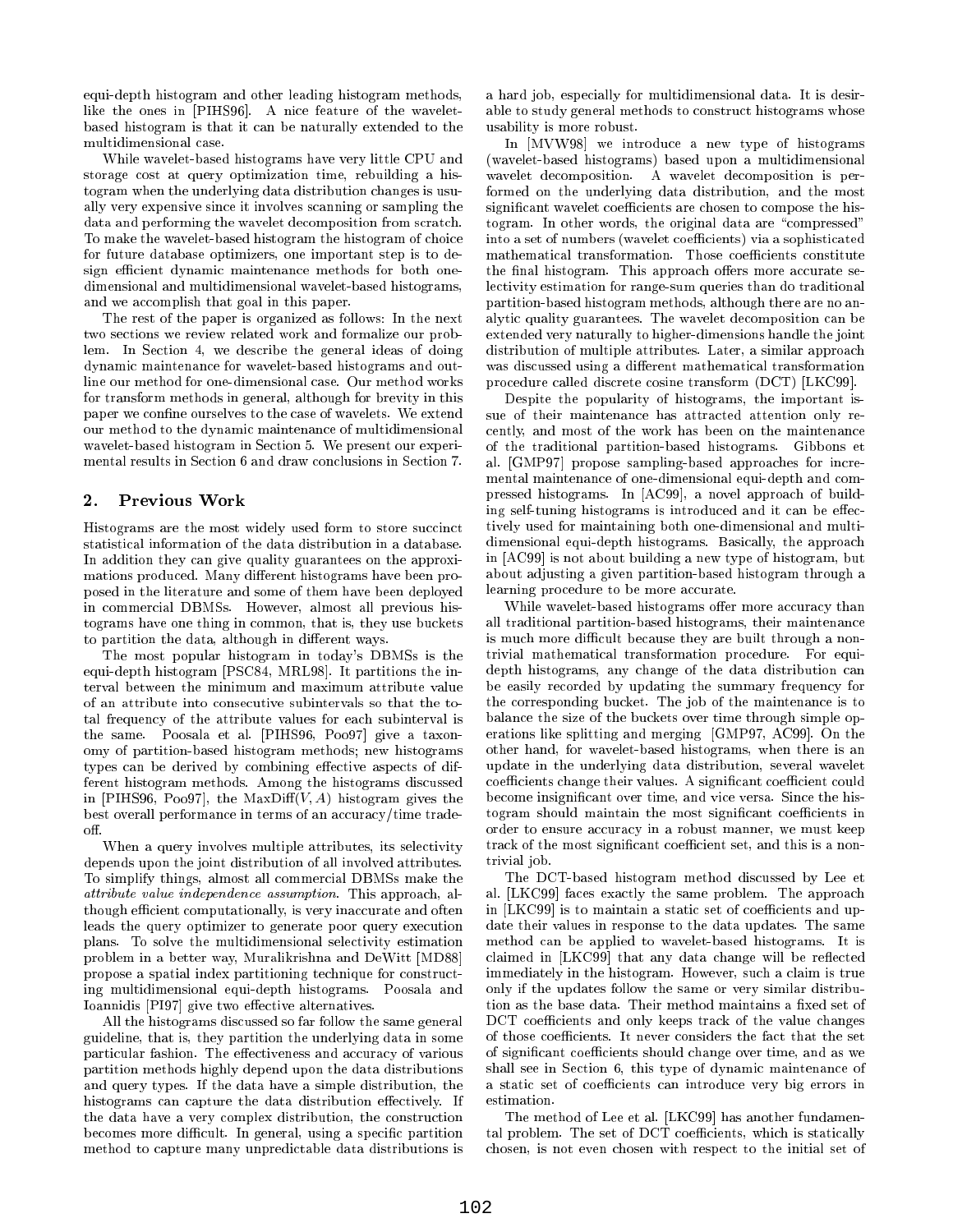data, but rather is chosen a priori independently of the data by means of static geometrical zonal sampling. The coefficients chosen using the predened geometrical zonal sampling method may not be significant coefficients, thus resulting in bad histograms.

### 3. Preliminaries and Problem Formulation

### 3.1. Wavelet Decomposition

Wavelets are a mathematical tool for the hierarchical decomposition of functions in a space-efficient manner. Wavelets represent a function in terms of a coarse overall shape, plus details that range from coarse to fine. Regardless of whether the function of interest is an image, a curve, or a surface, wavelets offer an elegant technique for representing the various levels of detail of the function in a space-efficient manner.

For readers who are not familiar with wavelets, we borrow a simple example from [VW99] to illustrate the wavelet decomposition procedure. To start the wavelet decomposition procedure, we first need to choose the wavelet basis functions. Haar wavelets are conceptually the simplest wavelet basis functions, and for purposes of exposition in this paper, we focus our discussion on Haar wavelets. They are fastest to compute and easiest to implement. To illustrate how Haar wavelets work, we start with a simple example which will be used throughout the paper. (A detailed treatment of wavelets can be found in any standard reference on the sub ject, e.g., [JS94, SDS96].) Suppose we have a one-dimensional "signal" of  $N = 8$  data items:

$$
S = [2, 2, 0, 2, 3, 5, 4, 4].
$$

We perform a wavelet transform on it. We first average the signal values, pairwise, to get the new lower-resolution signal

$$
[2, 1, 4, 4].
$$

That is, the first two values in the original signal  $(2 \text{ and } 2)$ average to 2, and the second two values 0 and 2 average to 1, and so on. Clearly, some information is lost in this averaging process. To recover the original signal from the four aver aged values, we need to store some detail coefficients, which capture the missing information. Haar wavelets store the pairwise differences of the original values (divided by 2) as detail coefficients. In the above example, the four detail coefficients are  $(2-2)/2 = 0$ ,  $(0-2)/2 = -1$ ,  $(3-5)/2 = -1$ , and  $(4-4)/2 = 0$ . It is easy to see that the original values can be recovered from the averages and differences.

We have succeeded in decomposing the original signal into a lower-resolution version of half the number of entries and a corresponding set of detail coefficients. By repeating this process recursively on the averages, we get the full decomposition:

| Resolution | Averages | Detail Coefficients |  |
|------------|----------|---------------------|--|
|            | 2,       |                     |  |
|            |          |                     |  |

We define the *wavelet transform* (also called *wavelet decom*position) of the original eight-value signal to be the single coefficient representing the overall average of the original signal, followed by the detail coefficients in the order of increasing resolution. Thus, for the one-dimensional Haar basis, the wavelet transform of our original signal is given by

$$
\widehat{S} = [2\frac{3}{4}, -1\frac{1}{4}, \frac{1}{2}, 0, 0, -1, -1, 0].
$$
 (1) The



The individual entries are called the *wavelet coefficients*. The wavelet decomposition is very efficient computationally, requiring only  $O(N)$  CPU time and  $O(N/B)$  I/Os to compute for a signal of  $N$  values.

No information has been gained or lost by this process. The original signal has eight values, and so does the transform. Given the transform, we can reconstruct the exact signal by recursively adding and subtracting the detail coef cients from the next-lower resolution.

For compression reasons, the detail coefficients at each level of the recursion are often normalized; the coefficients at the lower resolutions are weighted more heavily than the coefficients at the higher resolutions. One advantage of the normalized wavelet transform is that in many cases a large number of the detail coefficients turn out to be very small in magnitude. Truncating these small coefficients from the representation (i.e., replacing each one by 0) introduces only small errors in the reconstructed signal. We can approximate the original signal effectively by a process of *thresholding*, where we keep only the most significant (normalized) coefficients. Sometimes, especially in high dimensions when the queries specify only a subset of the dimensions, it helps to use a hybrid thresholding policy, which favors coefficients with large absolute value as well as coefficients higher up in the tree. [VW99]. For simplicity in exposition, we assume in this paper that we threshold by choosing the largest coefficients in absolute value. Our dynamic maintenance algorithms can be adapted easily to work with all known hybrid schemes.

The wavelet decomposition procedure can be represented by an error tree [MVW98]. The error tree is built based upon the wavelet transform procedure. Figure 1 is the error tree for the example in this section. Each internal node is associated with a wavelet coefficient value, and each leaf is associated with an original signal value. (For purposes of exposition, the wavelet coefficients are unnormalized, but in the implementation the values are normalized and the algorithm is modified appropriately.) Internal nodes and leaves are labeled separately. Their labels are in the domain  $\{0, 1, \ldots, N - 1\}$  for a signal of length N. For example, the root is an internal node with label 0 and its node value is 2.75 in Figure 1. For convenience, we shall use "node" and "node value" interchangeably.

The construction of the error tree exactly mirrors the wavelet transform procedure. It is a bottom-up process. First, leaves are assigned original signal values from left to right. Then wavelet coefficients are computed, level by level, and assigned to internal nodes.

The wavelet decomposition generalizes easily to multiple dimensions, which we discuss further in Section 5. The following theorem from [VW99] shows that range-sum queries, which correspond to the sum of the data values within a specied hyperrectangle, can be evaluated extremely quickly:

Theorem 1 ([VW99]) For a given range-sum query in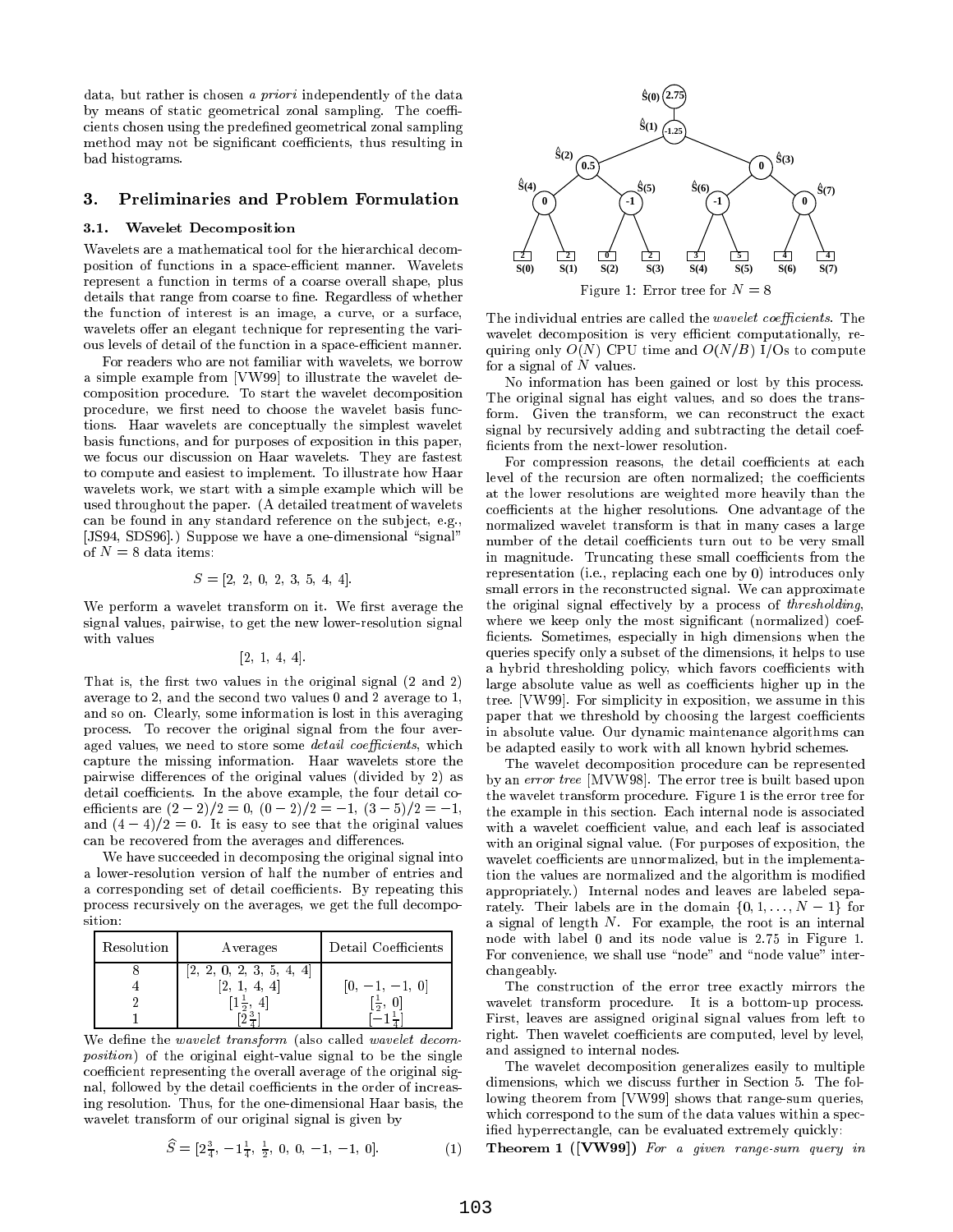which the rectangle does not span the entire domain in d <sup>0</sup> the d dimensions, the approximate query answer can be com puted based upon the top m coefficients using a  $((d+1)k)$ . space data structure in  $2d' \times \min\{m, 2\prod_{1 \leq i \leq d'} \log |D_i|\}$  where CPU time, where  $D_i$  represents the domain of the ith specified dimension in the query rectangle.

#### 3.2. Problem Formulation

In  $[MVW98]$ , the wavelet-based histogram is built by first performing wavelet decomposition on the extended cumulative data distribution (partial sums) of an attribute, resulting in a sequence of wavelet coefficients. Then the top  $m$  coefficients with the largest absolute values are chosen to compose the histogram. (The parameter  $m$  depends upon the available storage space for the histogram.) A similar scenario arises in the other transform-based methods, such as those based upon the discrete cosine transform (DCT).

For dynamic maintenance of the wavelet-based histogram, do we have to consider partial-sum based wavelet decomposition, or should we just do the decomposition using the raw data distribution? To answer this question, we need to resolve two issues. First, what would be the accuracy difference between using partial sums and raw data? If the partialsum-based method gives much higher accuracy for selectivity estimation than the raw-data-based method, we'd better do dynamic maintenance for the partial-sum-based method. The first issue raises the second, that is, intuitively, it would be much harder to do maintenance for the partial-sum-based method because local data changes will propagate globally.

To resolve the first issue, we did an extensive experimental study to compare the accuracy of the two methods using a large collection of Zipf data sets [Zip49]. We don't include the detailed results for lack of space. It turns out that the accuracy of the two methods varies with data distribution, query type, and the choice of different error measurements. We cannot say that one method is always better than another. A similar observation is made in [VW99] for high-dimensional sparse data cube approximation. Both methods give good results, although the partial sum approach tends to work better for low dimensions and for open-sided queries. In this paper, we focus on the dynamic maintenance of histograms based upon raw data distributions, and we do not deal with issues related to processing partial sums.

We formalize the dynamic maintenance problem using the error tree structure for one-dimensional case, as follows. Let  $T_0$  be the initial error tree constructed from the initial data distribution  $S_{t_0}$  of an attribute at time  $t_0$ . The waveletbased histogram  $H_0$  is a subset of internal nodes of  $T_0$ . Each element of  $H_0$  is of the form  $(j, \hat{S}(j))$ . Specifically, for a use p histogram of size  $m$ ,  $H_0$  contains the top  $m$  internal nodes of  $T_0$ , ranked by the absolute values of the normalized coefficients. (As mentioned in Section 3.1, our techniques that we will discuss in subsequent sections apply equally well to hy brid coefficient thresholding methods, but for simplicity we will focus our discussion on the simple thresholding policy of choosing the  $m$  largest coefficients in absolute value.)

Suppose during a time interval from  $t_0$  to  $t_1$ , the data distribution changes from  $S_{t_0}$  to  $S_{t_1}$ . Based upon  $S_{t_1}$  we can construct a new error tree  $T_1$ , and consequently we obtain a new histogram  $H_1$ . Our *dynamic maintenance problem* is the following: At any time  $t_1$ , how can we efficiently maintain a  $n$  that  $\mu$  is a good approximation of  $\mu$ :

There are three possible changes in the distribution of an attribute: insertion, deletion, and update. Consider a period from  $t_0$  to  $t_1$ . During this time interval, a sequence of insertions, deletions, and updates occur at the leaves, and we can

of represent them by a list of the present them by a list of the present them by a list of the present them by

$$
\Delta = \{ \Delta(0), \dots, \Delta(N-1) \},\tag{2}
$$

where  $\Delta(i)$  is the value change at leaf i. The  $\Delta$  sequence is mainly introduced for simplifying our discussions. We only need to store the non-zero entries in the sequence. (The zero entries correspond to the leaf values that remain unchanged from time  $t_0$  to time  $t_1$ .)

# 4. Dynamic Maintenance of One-Dimensional Wavelet-Based Histograms

In this section, we describe how to dynamically maintain wavelet-based histograms for the one-dimensional case. For convenience in exposition, we give the formulas for the unnormalized wavelet coefficients, but in reality the coefficients are normalized in an online manner.

### 4.1. Properties of Wavelet-Based Histograms

A value change at a leaf will affect all its ancestors in the error tree. The problem is how those ancestors are affected. It turns out that the error tree has some nice properties and we can use them to figure out the exact changes occurred at internal nodes upon any leaf change.

Inserting a value i is equivalent to increasing  $S(i)$  by one. Similarly, deleting a value i is equivalent to decreasing  $S(i)$ by one. An update can be considered as one deletion followed by one insertion. (For simplicity, we restrict our attention in this paper to individual value changes of  $+1$  and  $-1$ , but the method can be extended naturally to general updates.)

Consider an internal node  $j$  that is the parent of a leaf node *i*. At time  $t_0$ , leaf *i*'s value is  $S_{t_0}(i)$ . At time  $t_1$ , its value changes to  $S_{t_1}(i)$ . Letting

 $\lambda$ 

$$
\Delta(i) = S_{t_1}(i) - S_{t_0}(i), \tag{3}
$$

$$
\widehat{S}_{t_1}(j) = \begin{cases}\n\widehat{S}_{t_0}(j) + \frac{\Delta(i)}{2} & \text{if leaf } i \text{ is } j\text{'s left child;} \\
\widehat{S}_{t_0}(j) - \frac{\Delta(i)}{2} & \text{if leaf } i \text{ is } j\text{'s right child.} \n\end{cases}
$$
\n(4)

From (4) we can see that from time  $t_0$  to time  $t_1$ , the magni $t$  ade or  $\mathcal{O}(f)$  may increase or decrease, depending upon  $\mathcal{O}(t_0/f)$ ,  $\Delta(i)$ , and the relative position of j with respect to i (i.e., if i is the left or right child of node  $j$ .

In the above example, node  $j$ 's subtree only contains two leaves, and we are only considering single leaf value change. Now we look at the more general cases. For any leaf  $i$ , we use  $path(i)$  to denote the set of the internal nodes along the path from i to the root. We use  $\mathit{left}(j)$  and  $\mathit{right}(j)$  to denote the left and right child of any node j, and we use  $leaves(j)$  to denote the set of leaves in the subtree rooted at  $j$ . For any internal node  $j$ , we define its height as

$$
height(j) = \begin{cases} \log N - \lfloor \log j \rfloor & \text{for } 1 \le j < N; \\ \log N & \text{for } j = 0. \end{cases} \tag{5}
$$

(By convention, we say that node 0 and 1 have height  $log N$ , which is the only difference with the picture in Figure 1.) **Lemma 1** For any leaf  $i$ , we consider the effects of the its

value change (3). For each  $j \in path (i)$ , we have

$$
\widehat{S}_{t_1}(j) = \begin{cases}\n\widehat{S}_{t_0}(j) + \frac{\Delta(i)}{2^{height(j)}} & if i \in leaves\left(left(j)\right); \\
\widehat{S}_{t_0}(j) - \frac{\Delta(i)}{2^{height(j)}} & if i \in leaves\left(right(j)\right).\n\end{cases}
$$
\n(6)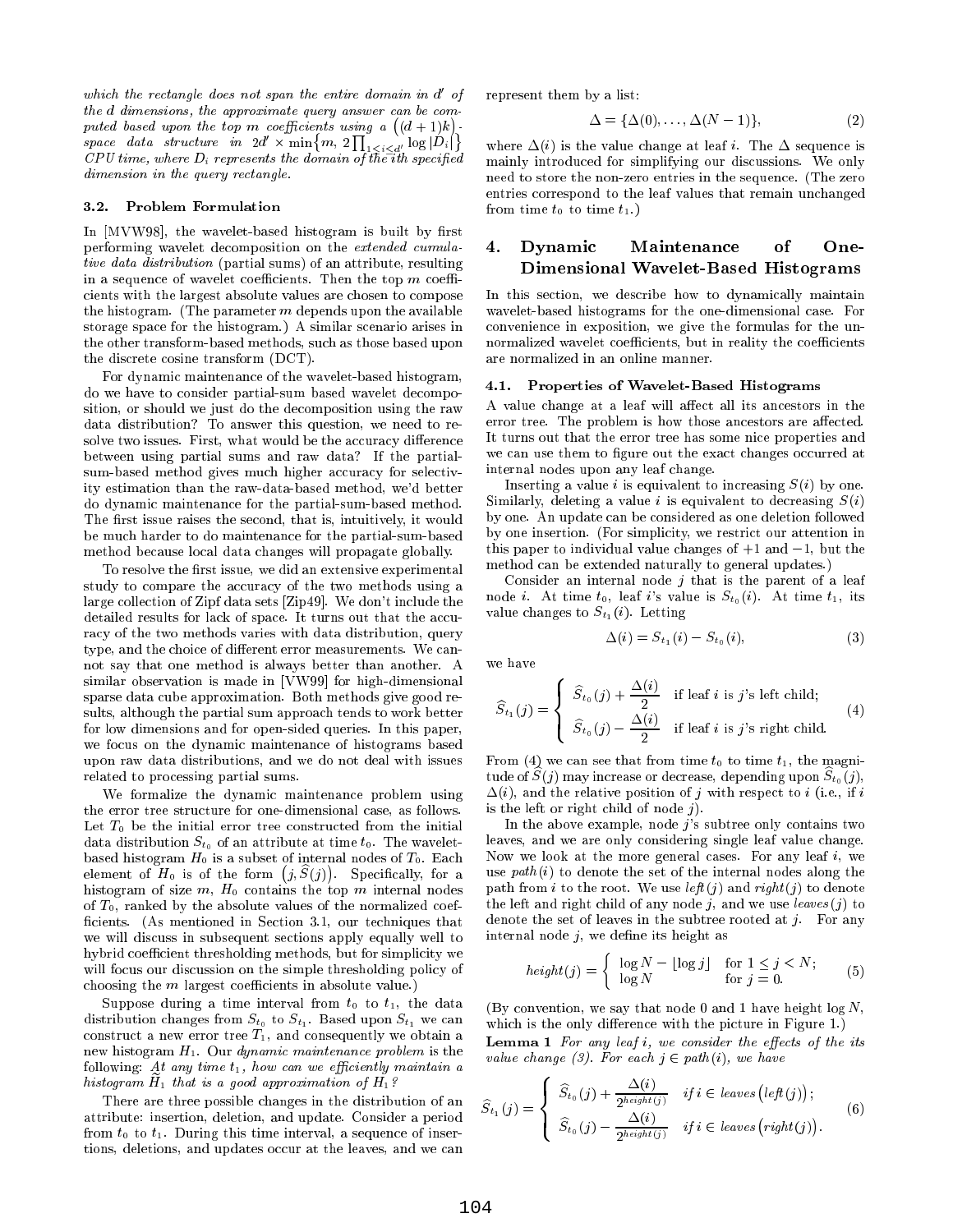From Lemma 1 we obtain the following:

Theorem 2 From a single leaf value change we can compute the value change of each of its ancestors in constant time using a closed-form formula.

We can generalize Lemma 2 to the case when there are multiple leaf value changes:

**Lemma 2** For any internal node j, let  $\Delta_{int}(j)$  denote the average of the value changes  $\Delta(i)$  among all leaves  $i \in leaves (j)$ . We have

$$
\widehat{S}_{t_1}(j) = \widehat{S}_{t_0}(j) + \frac{\Delta_{\rm int}\big(\text{left}(j)\big) - \Delta_{\rm int}\big(\text{right}(j)\big)}{2}.
$$
 (7)

Consider the  $\Delta$  sequence (2). It represents all the leaf value changes from time  $t_0$  to  $t_1$ , and it contains  $N_z$  non-zero<br>clamatic Concentrally, using all the entries in (2) as the 4.3. elements. Conceptually, using all the entries in (2) as the leaf values, we may construct a new error tree, and we call it the  $\Delta$  error tree, denoted by  $T_{\Delta}$ . The tree  $T_{\Delta}$  has the same structure as the error tree  $T_0$ , and it contains at most  $\min\{N_z \log N, N\}$  non-zero internal nodes. All the non-zero leaves of  $T_{\Delta}$  together with their ancestors compose a partial error tree. We can do a node-wise tree addition between  $T_0$ and  $T_{\Delta}$ , that is, we add  $T_0$  and  $T_{\Delta}$ , as follows: We construct a new tree with exactly the same structure as  $T_0$ . For each node  $j$ , its value in the new tree is the sum of the corresponding node values in  $T_0$  and  $T_{\Delta}$ . We denote this tree addition by  $T_0 + T_{\Delta}$ .

Lemma 3 (Additive property) If we construct an error tree  $T_{\Delta}$  from array  $\Delta$  (we call  $T_{\Delta}$  the  $\Delta$  error tree), then we can add the values of the corresponding nodes in  $T_0$  and  $T_{\Delta}$ to obtain  $T_1$ .

The above lemma summarizes the changes in (2) in a batch. Equivalently, starting from the initial error tree  $T_0$ , we can just apply each leaf node change directly and incre mentally using  $(6)$  to obtain  $T_1$ . Alternately, we can also obtain  $T_1$  by updating the internal nodes of  $T_0$  using (7).

### 4.2. The Difficulties in Dynamic Maintenance

From the discussions in Section 4.1, we can see some difficulties in maintaining wavelet-based histograms. To keep track of the top  $m$  coefficients exactly, we must keep all the internal nodes of the error tree, and we must keep their values up to date all the time. Suppose we have kept the top  $m$ coefficients at time  $t_0$  in  $H_0$ . For any single insertion after time  $t_0$ , there are  $1 + \log N$  ancestor coefficients in the error tree that will be affected. We can easily use  $(6)$  to update those ancestor coefficients that are among  $H_0$ . The hard part is how to deal with the coefficients that are not in  $H_0$ . The only thing we know about those coefficients is that they were not significant enough to be include in  $H_0$  at time  $t_0$ . But when the data distribution changes (i.e., after the insertion), they may become significant. Although we can use (6) to compute the *value changes* at those non- $H_0$  nodes, we still do not know what to do with them because we have no idea about their original values.

A naive way to solve the problem is to recompute the wavelet decomposition from scratch based upon the new data distribution and to choose the top  $m$  coefficients whenever the data distribution changes (i.e., when any leaf value changes in the error tree). This approach is not feasible in practice since it invokes too much overhead at query optimization time, even though it maintains the quality of the histogram.

Another approach is to trade accuracy for efficiency. We could build the histogram  $H_0$  at time  $t_0$  and thereafter just keep the values of the coefficients in  $H_0$  up to date using (6). This approach would work fine if the statistics of the underlying data distribution do not change or just have minor

change. This obvious approach is the one used in [LKC99], although the approach in [LKC99] is less sophisticated in its initial choice of coefficients, in that they are chosen independently of the data. The problem is that there is no guarantee that the histogram will still contain the most signicant coefficients after the underlying data distribution has changed even modestly. As we shall see in Section 6, histograms maintained using this simple approach often incur very big errors in estimations.

: (7) to be robust to changing distributions, yet roughly as accu-Our goal in this paper is to maintain the histograms efficiently without sacricing accuracy. We want the histograms rate as a fixed histogram for the case in which the update data follow the same or similar distribution as the base data.

### Our Method

Let the initial error tree at time  $t_0$  be T. We consider the top  $m + m'$  internal nodes of T, where  $m + m' \ll N$ . From those  $m+m'$  nodes, we choose the top m to form the histogram H. The other  $m'$  nodes are kept as an *auxiliary histogram*  $H'$  on disk. We use an *activity log L* to log the insert, delete, and update activities; the log has a maximal size of Max Log-Size.

We shall focus on insertions because deletions are similar and update is one insertion followed by one deletion (or vice versa). We consider a sequence of insertions. When an insertion happens to a leaf node i, according to Lemma 2, the values of all the internal nodes in  $path(i)$  change. For any internal node j in  $path(i)$ , we characterize it into one of three types: (a)  $j \in H$ , (b)  $j \in H$ , and (c)  $j \notin H \cup H$ . We will handle different types of nodes differently.

First, we write an entry  $i$  into the log  $L$ . Then we consider all the internal nodes  $j \in path(i)$ . If j is a type (a) node, we update its value immediately according to (6). (We have  $\Delta(i) = 1$  for an insertion and  $\Delta(i) = -1$  for a deletion.) If j is not a type (a) node, we do nothing.

When the number of entries in log L reaches  $Max\_{Log\_{Size}$ , we process the entries in the log. For any entry  $i$  in  $L$ , we update all the corresponding type (b) nodes according to  $(6)$ . For a type  $(c)$  node j, we use a *probabilistic*  $counting$  technique  $[FM85]$ : We flip a coin with probability  $p(j)$  of heads. If the coin flips a head, we set node j's magnitude  $S(j)$  to be  $v(j)$  (a value to be determined later), and we replace the smallest node (in magnitude) in  $H'$  with node j.

When all the entries in the  $log L$  have been processed, we adjust  $H$  and  $H'$ . Whenever the magnitude of the largest node in  $H'$  exceeds a threshold value  $H'$ <sub>-Thresh</sub> (to be determined later), we switch it with the smallest node in H.

Once we are done with the current  $log L$ , we can start to process new insertions and start over to form a new fresh  $log L$ . At any given time, H is the histogram that is used for selectivity estimation.

Our method is motivated by the following tradeoff between update time and space:

- $\bullet$  By updating the coefficients in historgram  $H$  promptly, we keep the coefficient values in  $H$  up to date.
- $\bullet$  By keeping and updating the coefficients in  $H'$  in a batched fashion, we have reasonable amount of extra information on the possible candidates that are likely to gain entrance later to  $H$ .
- By using the probabilistic counting technique for all type  $(c)$  nodes, we can detect any "surprising" candidates for  $H$  that may later become significant even though they do not appear signicant initially.

Let us consider parameters  $Max\_Log\_Size$ ,  $H'\_Threshold$ ,  $p(j)$ , and  $v(j)$ . The parameter Max Log Size specifies how often we want to check into the situation where we need to do a shake up to include some new nodes into  $H$  and exclude some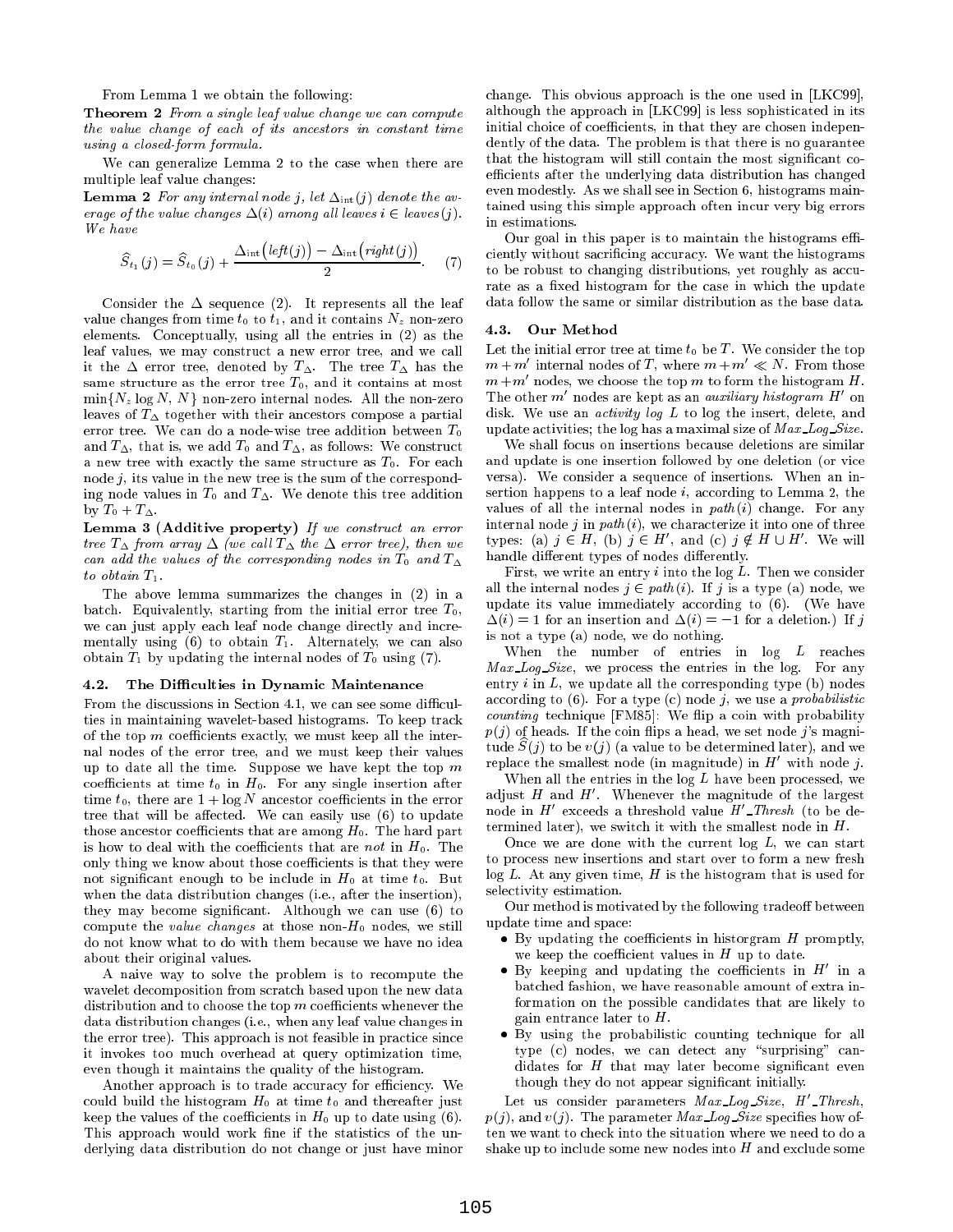old nodes from  $H$  when the data distribution changes. The smaller the *Max Log Size* value is, the more often the shakeup will occur, and the more chance  $H$  will get to update. The frequent updating is good for accuracy, but frequent log processing causes slow performance. In our experiments, we choose *Max Log Size* to be  $1\% -5\%$  of the base data size.

The parameter  $H'$ -Thresh specifies how aggressive we are in adjusting  $H$  over time. Denote the magnitude of the minimum coefficient in H by  $min(H)$ . A reasonable setting would be  $H'$ -Thresh = min(H). On the other hand, if the magnitudes of two coefficients are very close, it does not really matter which one is in  $H$ , because both would be (approximately) equally important. In our experiments, we set  $H$  Internal  $c_1 \times \min(H)$ , where  $c_1$  is a constant (typically dependent in the range  $[1.0, 3.0]$ .

Now let us consider how we should set  $p(j)$  and  $v(j)$ . Intuitively, we want  $1/p(j)$  to correspond to the number of insertions needed at leaf  $i$  to bring the magnitude of node  $j$  from its initial value of zero to  $v(j)$ , so we need to set  $v(j)$  first. The parameter  $v(j)$  is similar to the parameter H'\_Thresh, and we can set  $\mathcal{L}_{i,j}$  , where  $\mathcal{L}_{i,j}$  is a constant, where can constant  $\mathcal{L}_{i,j}$ typically in the range [0.2, 0.8]. The value  $v(j)$  is independent of <sup>j</sup> and we denote <sup>v</sup> <sup>=</sup> c2 -min(H). An alternative that also works well is to define  $v = c_1 \times \min(H)$ . We can easily derive  $\epsilon_{\text{corr}}$ 

$$
p(j) = \frac{1}{v \times 2^{height(j)}}
$$

according to  $(6)$ . The exact value of node j depends upon its position. When the coin flips a head for node  $j$ , the value should be set to v if leaf i is in the left subtree of j and  $-v$ otherwise.

The following pseudo code summarizes our algorithm:

**Procedure**  $Dynamic\_Maintenance(H, H', L, m, m',$  $Max\_{Log\_{Size, c_1, c_2})$ 

Compute the wavelet decomposition of the base data distribution;

Compose  $H$  by choosing the top  $m$  wavelet coefficients; Compose H<sup>'</sup> by choosing the  $(m + 1)$ st to  $(m + m')$ th coefficients; while (insert value  $i$  to the relation) Write  $i$  to log  $L$ ;  $log\_size + +;$  $path(i) = \{ j | j \text{ is an internal node on the path from }$ leaf i to the root}; for each interest in the contract of the contract of the contract of the contract of the contract of the contract of the contract of the contract of the contract of the contract of the contract of the contract of the cont Update  $S(j)$  using (6); if  $(log\_size == Max\_Log\_Size)$  $Process\_Log(L, H', H, log\_size, c_1, c_2);$ 

 $log\_size = 0;$ **Procedure**  $Process\_{Log}(L, H', H, log\_size, c_1, c_2)$ for  $k = 1$  to log-size do  $i = k$ th entry in L; <sup>v</sup> <sup>=</sup> c2 - min coe magnitude (H);  $path(i) = \{ j | j \text{ is an internal node on the path from }$ leaf i to the root}; for each  $j \in path(i) \sqcup H$ Update  $S(j)$  using (6); for each  $j \in (path(i) - (H \cap H'))$  $p = \frac{1}{2(1+1)(n)}$  $v \times 2^{height(j)}$ Flip a coin with probability  $p$  of head; if (coin flips a head) if  $(i \in leaves(left(j))) \ \ \widetilde{S}(j) = v;$ else  $S(j) = -v$ ; Replace the minimum coefficient in  $H$  with  $j, S(j)$ ; while  $\left( max\_coeff\_magnitude(H') \right)$ 

### $c_1 \times min\_coeff\_magnitude(H))$ Switch the maximum coefficient in  $H'$  with the minimum coefficient in  $H$ ;

Function  $min\_coeff\_magnitude(X)$  returns the magnitude of the smallest coefficient in coefficient set  $X$ . Similarly, function max\_coeff\_magnitude(X) returns the magnitude of the largest coefficient in coefficient set  $X$ .

A sequence of deletions can be handled in a similar way. For a mixed sequence of deletions and insertions, we may maintain two separate logs, one for insertions and another for deletions. When the total size of these two logs reaches the value of  $Max\_Log\_Size$ , we start to process them, one by one. Or, we just maintain one log for both insertions and deletions. Later, when we need to use the log information to update H and  $H'$ , we can either split it into two parts, or we just process the single log and handle insertion and deletion differently in our algorithm.

The activity  $log L$  is a simplified version of the database transaction log that is used widely in commercial DBMSs. In the above algorithm, we write the inserted entries to the log directly. In our implementation, we use a double buffer in memory to keep the inserted entries instead of writing each entry to the log directly. When the double buffer becomes half full, we write all the entries in the buffer to the log on disk. The number of disk I/O is hence reduced dramatically. (The double-buffer mechanism is indeed used in the implementation of the real database transaction log.) To further facilitate the functions  $min\_coeff\_magnitude(X)$  and  $max\_coeff\_magnitude(X)$ , we maintain H and H' as priority queues throughout the process.

The only storage overhead invoked by our method is the auxiliary histogram  $H'$ , which is stored on disk. The auxiliary histogram  $H'$  is not part of the true histogram used by the optimizer, and it is needed only when we do batch processing of the activity log. Therefore, we can store  $H'$  together with the activity log. As we show in Section 6, the overhead can be kept low while achieving very good histogram quality. The time overhead of our method composes two parts: the time for changing the coefficient values for the coefficients in the present histogram and the time for processing the log. The first part is fixed since we can compute each change in constant time using the properties of the error tree structure. Use of random sampling or batch processing of the updates, as discussed in the previous paragraph, would speed up processing even further, at a slight cost in accuracy. The second part, although taking longer time than the first part, is only invoked in batch mode after a signicant number of updates and can be tuned by the user.

One way to improve the time performance of our algorithm is to preprocess the log whenever it is full before we invoke the procedure Process Log . We combine multiple insertions of the same value into a single entries of the form  $\emph{(value, number_of_insections)}$ . The preprocessing can speed up Process Log signicantly when the number of combined entries are much smaller than the original log size, which is likely to happen when *Max Log Size* is set to a big value.

Another speed improvement is to randomly sample the events and process only a random sample. The updates done on the leaves should be adjusted normalized appropriately. Yet another speed improvement is to process the events, whether sampled or not, in batch mode, much like the entries in the log, but at more frequent intervals.

Our method is very stable for various update distributions. The static method in [LKC99] performs reasonably well only when the distribution of the update sequence is very close to that of the original base data. Otherwise, the accuracy of the maintained histogram degrades dramatically since the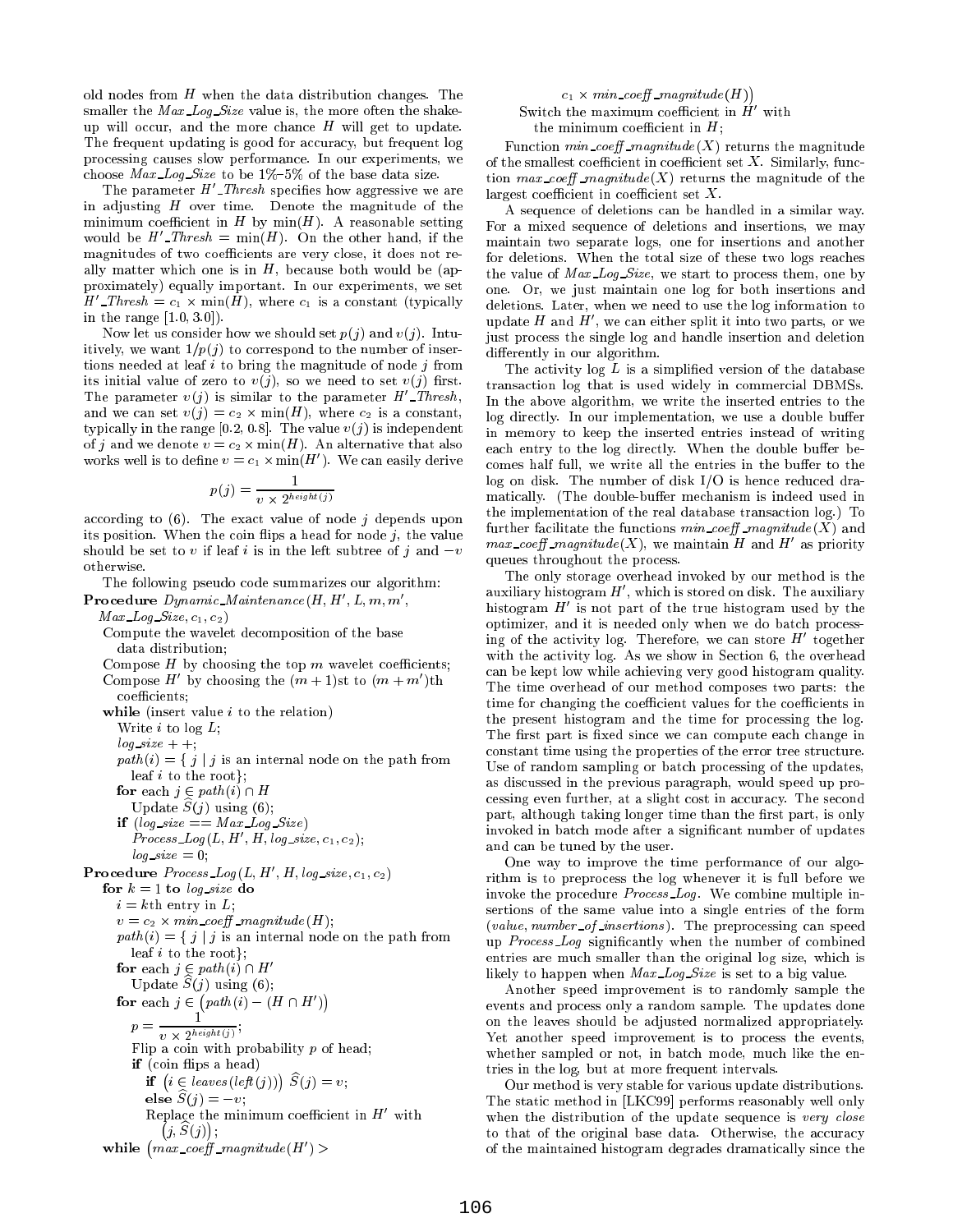histogram does not contain the set of most significant coefficients anymore.

#### 5. Maintenance of Multidimensional 5. Histograms

The one-dimensional wavelet decomposition and reconstruction procedure in Section 3.1 can be extended naturally to the multidimensional case. One way to do a multidimensional wavelet decomposition is by a series of one-dimensional decompositions. For example, in the two-dimensional case, we first apply the one-dimensional wavelet transform to each row of the data. Next, we treat these transformed rows as if they were themselves the original data, and we apply the one-dimensional transform to each column. We repeat this procedure for each dimension, and the result is the multidimensional wavelet decomposition.

Our method for maintaining one-dimensional waveletbased histograms can also be extended naturally to multidimensional case. Suppose we want to build a d dimensional wavelet-based histogram for d attributes. Let  $\Box$  . The set of attributes the set of attributes. We set  $\Box$ represent the joint distribution of these attributes by a d dimensional array S of size just in the size in the size in the size in the size in the size in the size in th is the size of the domain for  $D_i$ . Without loss of generality, we assume that each attribute  $D_i$  has domain  $\{0, 1, \ldots, |D_i|-1\}.$ An array element  $S(i_1, i_2, \ldots, i_d)$  is the frequency of the corresponding value combination  $(i_1, i_2, \ldots, i_d)$  of the attributes. The wavelet coefficients obtained by performing a d-dimensional wavelet decomposition on S can be represented by a d-dimensional array  $D$  or size  $|D_1| \wedge |D_2| \wedge \cdots \wedge |D_d|$ . The following result from [VW99] gives the I/O complexity of the decomposition as a function of the number  $N_z$  of nonzero values in the original multidimensional array. We assume that some data values are coarsely pruned in an online manner so that the number of nonzero coefficients does not increase during the course of the decomposition; the final thresholding is done on the coefficients that make it through the initial  $filter$ 

**Theorem 3 ([VW99])** The number of  $I/Os$  needed to do a d-dimensional wavelet dimensional wavelet decomposition of size  $\mathbb{R}^n$  jet  $\mathbb{R}^n$  jointly wavelet  $\mathbb{R}^n$  $\alpha$  is joint internal memory of size and block size  $\alpha$  is a isomorphic size  $\alpha$ 

$$
O\left(\frac{N_z}{B}\min\left\{d, \log_{M/B}\frac{N}{B}\right\}\right),\right
$$

where  $N_z$  is the number of nonzero coefficients.

To handle dynamic updates, we first extend Lemma 1 to general d-dimensional case.

**Lemma 4** For any array element  $S(i_1, i_2, \ldots, i_d)$ , we consider the effects of its value change

$$
\Delta(i_1, i_2, \ldots, i_d) = S_{t_1}(i_1, i_2, \ldots, i_d) - S_{t_0}(i_1, i_2, \ldots, i_d). \quad (8)
$$

For each  $S(j_1, j_2, \ldots, j_d)$  where  $j_k \in path (i_k)$  in the error tree of  $D_k$ , for  $1 \leq k \leq d$ , we have

$$
\widehat{S}_{t_1}(j_1, j_2, \dots, j_d) = \widehat{S}_{t_0}(j_1, j_2, \dots, j_d) + \frac{\Delta(i_1, i_2, \dots, i_d)}{\prod_{k=1}^d sign(i_k, j_k) 2^{height(j_k)}}, (9)
$$

$$
sign(i_k, j_k) = \begin{cases} 1 & if i_k \in leaves (left(j_k)) \\ & in the error tree of D_k; \\ -1 & if i \in leaves (right(j_k)) \\ & in the error tree of D_k. \end{cases} (10)
$$
exz

The following algorithm that extends our algorithm in Section 4 to d-dimensional case follows naturally.

- Procedure Multidimensional Dynamic Maintenance  $(H, H',$  $L, m, m', Max\_Log\_Size, c_1, c_2, d$ Compute the wavelet decomposition of the joint data distribution of the base data;
	- Compose  $H$  by choosing the top  $m$  wavelet coefficients;
	- Compose H<sup>'</sup> by choosing the  $(m + 1)$ st to  $(m + m')$ th coefficients;
	- $log\_size = 0;$ while (insert value  $(i_1, i_2, \ldots, i_d)$  to the relation) Write  $(i_1, i_2, \ldots, i_d)$  to log L;  $log\_size + +;$ for  $k = 1$  to d do  $path(i_k) = \{j_k | j_k \text{ is an internal node on the path }\}$ from  $i_k$  to the root in the error tree of  $D_k$ ; for each  $(j_1, j_2, \ldots, j_d) \in H \cap \prod_{k=1}^d path(i_k)$ Update  $S(j_1, j_2, \ldots, j_d)$  using (9); if  $(log\_size == Max\_Log\_Size)$  $Multidimensional\_Process\_Log(L, H', H,$  $log\_size, c_1, c_2, d$ ;

 $log\_size = 0;$ **Procedure** Multidimensional Process  $Log(L, H', H, )$ 

 $log\_size, c_1, c_2, d)$ for  $k = 1$  to  $log\_size$  do  $(i_1, i_2, \ldots, i_d) = k$ th entry in B; <sup>v</sup> <sup>=</sup> c2 - min coe magnitude (H); for  $k = 1$  to d do  $path(i_k) = \{j_k | j_k \text{ is an internal node on the path }\}$ from  $i_k$  to the root in the error tree of  $D_k$ ; for each  $(j_1, j_2 \tcdots j_d) \in H' \cap \prod_{k=1}^a path(i_k)$  $U$  puate  $D$  (*j*<sub>1</sub>, *j*<sub>2</sub>;  $\cdots$ , *j*<sub>d</sub>) using (9); for each  $(j_1, j_2, \ldots, j_d) \in \prod_{k=1}^a path(i_k) - (H \cup H')$  $p=1/v \prod_{k=1}^{a} 2^{height(j_k)};$ Flip a coin with probability  $p$  of head; if (coine in part of money)  $S(j_1, j_2, \ldots, j_d) = v \times \prod_{i=1}^d sign(i_i)$ Replace the minimum coefficient in  $H^{\prime}$  with  $j_1, j_2, \ldots, j_d, S(j_1, j_2, \ldots, j_d)$ ; while  $\left( max\_coeff\_magnitude(H') \right)$  $c_1 \times min\_coeff\_magnitude(H))$ Switch the maximum coefficient in  $H'$  with the minimum coefficient in  $H$ ;

### 6. Experimental Results

### 6.1. Methods of Comparisons

We implement the following three methods for dynamic maintenance of wavelet-based histograms and we compare their performance.

- 1. Exact Method. This expensive method corresponds to recomputing the histogram from scratch whenever any update happens to the data distribution.
- 2. Probabilistic Counting Method. This is the method we introduced in Sections 4 and 5.
- $\mathcal{S}^{(1)}$  3. Static Method. At initial time  $t_0$ , we compute the exact histogram  $H_0$  for the base data distribution. From then on, the content (the coefficients) of  $H_0$  no longer changes. We only change the values of those coefficients to make them up to date.

At any given time, the histogram maintained using the exact method contains exactly the set of most signicant coefficients for the data distribution at that time. Thus, this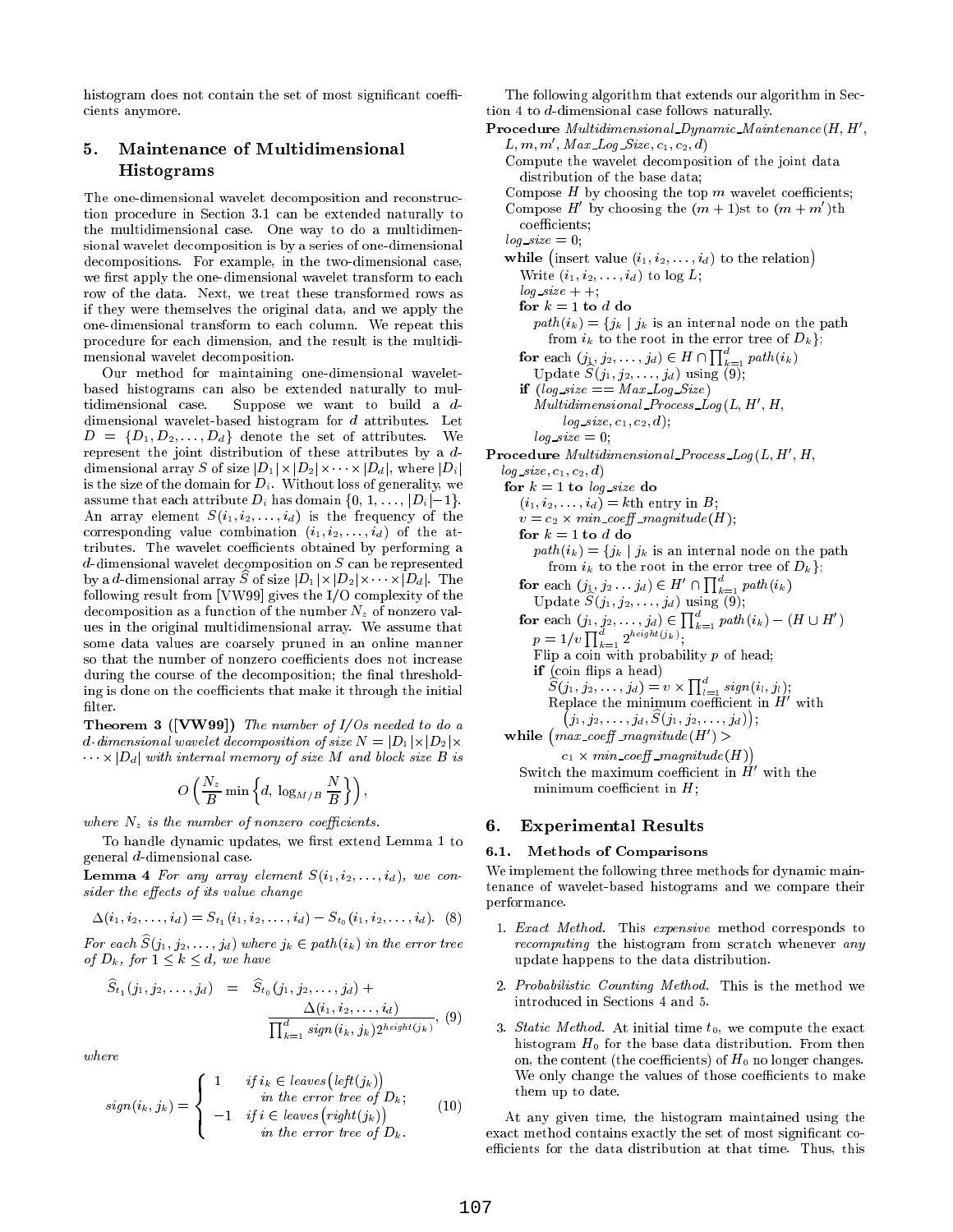method usually provides the best accuracy in selectivity estimations. (As mentioned in Section 3.1, our techniques apply equally well to hybrid coefficient thresholding methods, but for simplicity we will focus our discussion on the simple thresholding policy of choosing the largest coefficients in absolute value.)

The static method is similar to that proposed in [LKC99], except that we start with the "right" set of coefficients, chosen in a way corresponding to the distribution of the base data. Its implementation is very simple: After building the initial histogram  $H_0$  based upon the base data distribution at time  $t_0$ , in the event of any frequency change for value i, we just need to update the relevant coefficient values for the coecients that are in path (i)  $\mathcal{M}$  according to (6). For  $\mathcal{M}$ the multidimensional case, when the frequency changes at  $(i_1, i_2, \ldots, i_d)$ , we use (9) to update the coefficient values for the coefficients that are in  $H_0 \cap (path(i_1) \times path(i_2) \times ... \times)$  our  $path(i_d)$ .

### 6.2. Error Measures

To define the proper measures for the accuracy of various methods, we first look into the logic in choosing the top  $m$ coefficients to form the exact wavelet-based histograms.

With proper normalization (which we always do), the Haar basis is orthonormal. For any orthonormal wavelet basis, choosing the  $m$  largest (in absolute value) wavelet coefficients is provably optimal in minimizing the 2-norm of the absolute error when considering the reconstruction of the original signal values [SDS96]. Note that the 2-norm of the absolute error for the reconstructed data values corresponds to the 2-norm of the absolute error for all the equal queries. (An equal query is the special case of range-sum queries in which the range corresponds to a single point.) Thus, a useful measurement to evaluate the accuracy of a dynamic mainte nance method is the 2-norm average absolute error for all the equal queries using the maintained histogram after a sequence of updates. By using this measure, we can clearly see how "close" a histogram maintained using a certain method is to that maintained using the (expensive) optimal method.

In our experiments, we also use other error measures proposed in [VWI98] and we report the results for one dimensional case. For the multidimensional case, we only report the results using the 2-norm absolute error for all equal queries. For all the experiments in this section, the errors reported for our probabilistic counting method are the averages of the errors encountered over multiple different runs.

### 6.3. Data Distributions

The data we used in our experiments are similar to those of [GMP97]. For one-dimensional data, we model the base data originally in the database and the update data sequence using an extensive set of Zipf distributions. The number of distinct values varies from 128 to 1024. Without loss of generality, we use the integer value domain. The z value for the frequency distribution is chosen from 0.0 to 3.0 to vary the skew. The frequencies are mapped to the values according to three different types of correlations: *positive* (the bigger the value, the higher the frequency), negative (the bigger the value, the lower the frequency), and random. We refer to a Zipf distribution with parameter  $z$  and correlation  $X$  as the  $Zipf(z, X)$  distribution.

We extend Zipf data distributions to the multidimensional case. To generate a multidimensional data set, we first generate the frequencies for a one-dimensional data set of appropriate size using the Zipf distribution. We then logically map the one-dimensional values to the multidimensional values according to certain dimension order. For example, we can use the row-ma jor ordering to do the mapping between two-dimensional values and one-dimensional values.

When we model a sequence of insertions, we generate two data sets, one to represent the base data and another to rep resent the insertion sequence. In our experiments, the size of the insertion sequence varies from the base data size to four times the base data size.

For deletions, we first generate two data sets  $A$  and  $B$ , as for the insertion case, and we combine  $A$  and  $B$  to obtain the base data set  $A \cup B$ . Then we use the second data set B as our deletion sequence. In our experiments, the size of the deletion sequence varies from one quarter of the base data size to three quarters of the base data size.

### 6.4. Parameter Settings

 our algorithm. They dene how aggressive we are in shak-Parameters  $c_1$  and  $c_2$  are two very important parameters for ing up the coefficients in the maintained histogram. The smaller  $c_1$  and  $c_2$  are, the more aggressive we are in shaking up the histogram. Intuitively, it helps to know the relationship between the distribution of the base data and that of the update sequence in order to choose the proper  $c_1$  and  $c_2$ values. For example, if the two distributions are similar, we should set  $c_1$  and  $c_2$  to bigger values in order to save time.

In our experiments, we find that our algorithm performs very well and is stable for a variety of update distributions as long as we choose  $c_1$  and  $c_2$  from reasonable ranges, and we do not need any a priori knowledge on the distribution of the update sequence to guarantee good performance of our algorithm. The appropriate ranges for  $c_1$  and  $c_2$  are 1.0-3.0 and  $0.2{-}0.8$ , respectively. In our experiments, we use the default values  $c_1 = 1.5$  and  $c_2 = 0.5$ .

The other important parameter is  $m'$ , the size of the auxiliary histogram. It is obvious that a bigger  $m'$  value will give better accuracy but slower performance since we have more extra information in adjusting the histogram. However, our experiments show that it is not necessary to keep a very big auxiliary histogram to achieve good accuracy. For example, in most cases, setting  $m' = m/2$  or  $m' = 2m$  will not change the accuracy significantly. We use  $m' = m/2$  as the default value in our experiments.

The parameter Max Log-Size is relevant to the size of the base data. In our experiments, we set Max Log Size to be between 1% and 5% of the base data size. The default value for Max Log Size is 1% of the base data size.

### 6.5. Accuracy for Maintaining One-Dimensional Histograms

We experimentally study the accuracy of various methods for a wide range of base data and update data distributions. We use  $m = 20$  as the size of our wavelet-based histogram for all the experiments. The size of the value set is 512.

In the first set of experiments, we compare the accuracy of the three methods for the cases when the distribution of the update sequence is the same or very similar to that of the base data. For example, the base data and the update sequence follow the  $Zipf(1.0, positive)$  and  $Zipf(1.2, positive)$ distributions, respectively. In this case, the set of significant coefficients will either not change or else have some minor changes. As long as we keep the values up to date for the coefficients in the original histogram  $H_0$  (which were built upon the base data), the histogram maintained using the static method is almost the same as the exact histogram. On the other hand, our probabilistic counting method could give less accurate results since it might unnecessarily shake up the coefficients in the histogram because of the probabilistic nature of the method.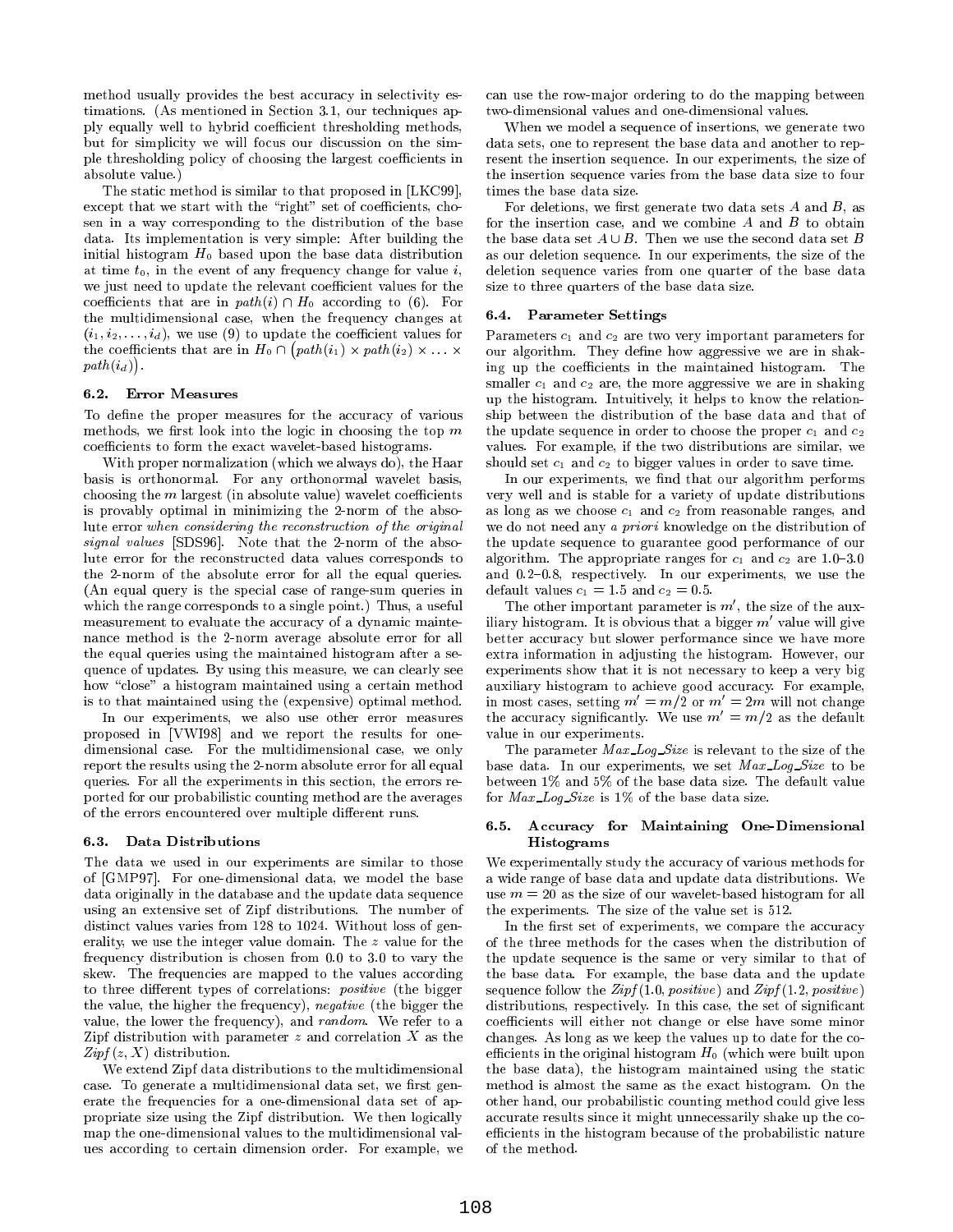| Error Norm                 |       | $Exact   Prob.$ Counting | <i>Static</i> |
|----------------------------|-------|--------------------------|---------------|
| $\ e^{abs}\ $              | 52.13 | 52.42                    | 52.13         |
| $  e^{abs}  _2$<br>ll 2    | 88.70 | 88.80                    | 88.70         |
| $\ e^{\text{rel}}\ $       | 0.17  | 0.17                     | 0.17          |
| $\mathbf{e}^{\text{comb}}$ | 16.71 | 16.72                    | 16.71         |

Table 1:Average errors of various methods for all equal queries for insertions. The  $\|e\|$  if error measures uses the parameter settings  $\alpha = 1, \ \beta = 100.$ 

| Error Norm            | Exact  | Prob. Counting | <i>Static</i> |
|-----------------------|--------|----------------|---------------|
| $  e^{abs}  $         | 1679   | 1696           | 1679          |
| $\ e^{abs}\ $         | 1982   | 1991           | 1982          |
| $\ e^{\text{rel}}\ $  | 0.0036 | 0.0036         | 0.0036        |
| $\ e^{\text{comb}}\ $ | 0.36   | 0.36           | 0.36          |

Table 2: Average errors of various methods for all one-sided range queries for insertions. The  $\|e^{-\tau\tau}\|_1$  error measures  $\tau_{\text{max}}$ uses the parameter settings  $\alpha = 1, \ \beta = 100$ .

| Error Norm                            | Exact | Prob. Counting | <i>Static</i> |
|---------------------------------------|-------|----------------|---------------|
| $  e^{abs}  $                         | 51.3  | 55.8           | 313.9         |
| $\ e^{abs}\ $<br>12                   | 81.7  | 103.1          | 1899.3        |
| $  e^{rel}  $                         | 0.33  | 0.37           | 2.20          |
| $\ e^{m\ \text{rel}\ }$               | 0.46  | 0.59           | 2.55          |
| $\parallel e^{\text{comb} \parallel}$ | 27.8  | 29.5           | 153.0         |

Table 3:Average errors of various methods for all equal queries for deletions. The  $\|e^{-\tau\tau\tau}\|_1$  error measures uses the Figt parameter settings  $\alpha = 1, \ \beta = 100.$ 

| Error Norm               | Exact | Prob. Counting | <i>Static</i> |
|--------------------------|-------|----------------|---------------|
| $  e^{abs}  $            | 4162  | 6776           | 22242         |
| $\ e^{abs}\ _2$          | 4829  | 7772           | 35633         |
| $  e^{rel}  $            | 0.04  | 0.07           | 0.21          |
| $  e^{m_{\text{ref}}  }$ | 0.04  | 0.07           | 0.21          |
| $\ e^{\text{comb}}\ $    | 4.6   |                | 21.4          |

Table 4: Average errors of various methods for all one-sided for all one-sided for all one-sided for all one-sided for all one-sided for all one-sided for all one-sided for all one-sided for all one-sided for all one-side range queries for deletions. The  $\|e^{-\tau\tau\tau}\|_1$  error measures uses the parameter settings  $\alpha = 1, \ \beta = 100$ .

Our results show that our method gives almost the same accuracy as the exact method even when the distribution of the update sequence is the same as that of the base data. Tables 1–2 show the accuracy of the three methods for one typical case. The base data contain 100K tuples from the  $Zipf(1.0, negative)$  distribution; the update data come from the  $Zipf(1.2, negative)$  distribution. We measure the errors for different types of range queries—equal queries (which corresponds to the evaluation of a single point in the array) and one-sided queries (in which one of the ends of the range in each dimension is 1 or +1)|using the error measures defined in [MVW98] after 400K insertions. (Note that the number of insertions is four times the base data size.)

Now we look into the more interesting cases where the distribution of the update sequence is different from or unrelated to that of the base data. Figure 2 plots the accuracy of different methods for a typical case. In this case, the base data contain 100K tuples and follow the  $Zipf(1.0, negative)$ distribution. The insertions follow the  $Zipf(1.5, random)$  distribution. We measure the accuracy of the different methods



Figure 3: Accuracy of various methods for all equal queries for two-dimensional data

when the insertion sequence contains 100K, 200K, 300K, and 400K entries. The results show that the probabilistic counting method is much better than the static method.

We also compare the methods for deletions. Tables 3-4 show a typical case. In this case, we generate the base data distribution by combining two data sets; one follows  $Zipf(1.0, negative)$  and the other follows  $Zipf(1.5, positive)$ . Each data set contains 100K entries. The deletion sequence follows the same data distribution as the second data set, i.e.,  $Zipf(1.5, positive)$ . Tables 3-4 show the accuracy of the three methods when 100K deletions have been performed.

### 6.6. Accuracy for Maintenance of Multidimensional Histograms

Figure 3 and Figure 4 depict the accuracy of different methods for typical two-dimensional and three-dimensional data, respectively.

For the two-dimensional case, the value set size is 32 -32. The base data follows the distribution  $Zipf(1.0, negative)$ , and its size is initially 200K. The inserted data follows the  $Zipf(1.5, random)$  distribution. We keep  $m = 40$  coefficients in the histogram during the process. Figure 3 plot the 2-norm absolute errors of different methods for all equal queries when 200K, 400K, 600K, and 800K entries are inserted.



Figure 4: Accuracy of various methods for all equal queries for three-dimensional data

For the three-dimensional case, the value set size is  $16 \times$  $16.16$  -mass data follows the  $16.1$  positive  $16.1$ bution, and its size is initially 200K. The distribution of the inserted data follows  $Zipf(1.5, random)$ . We keep  $m = 80$ coefficients in the histogram during the process. Figure 4 plot the 2-norm absolute error of different methods for all equal queries when 200K, 400K, 600K, and 800K entries are inserted.